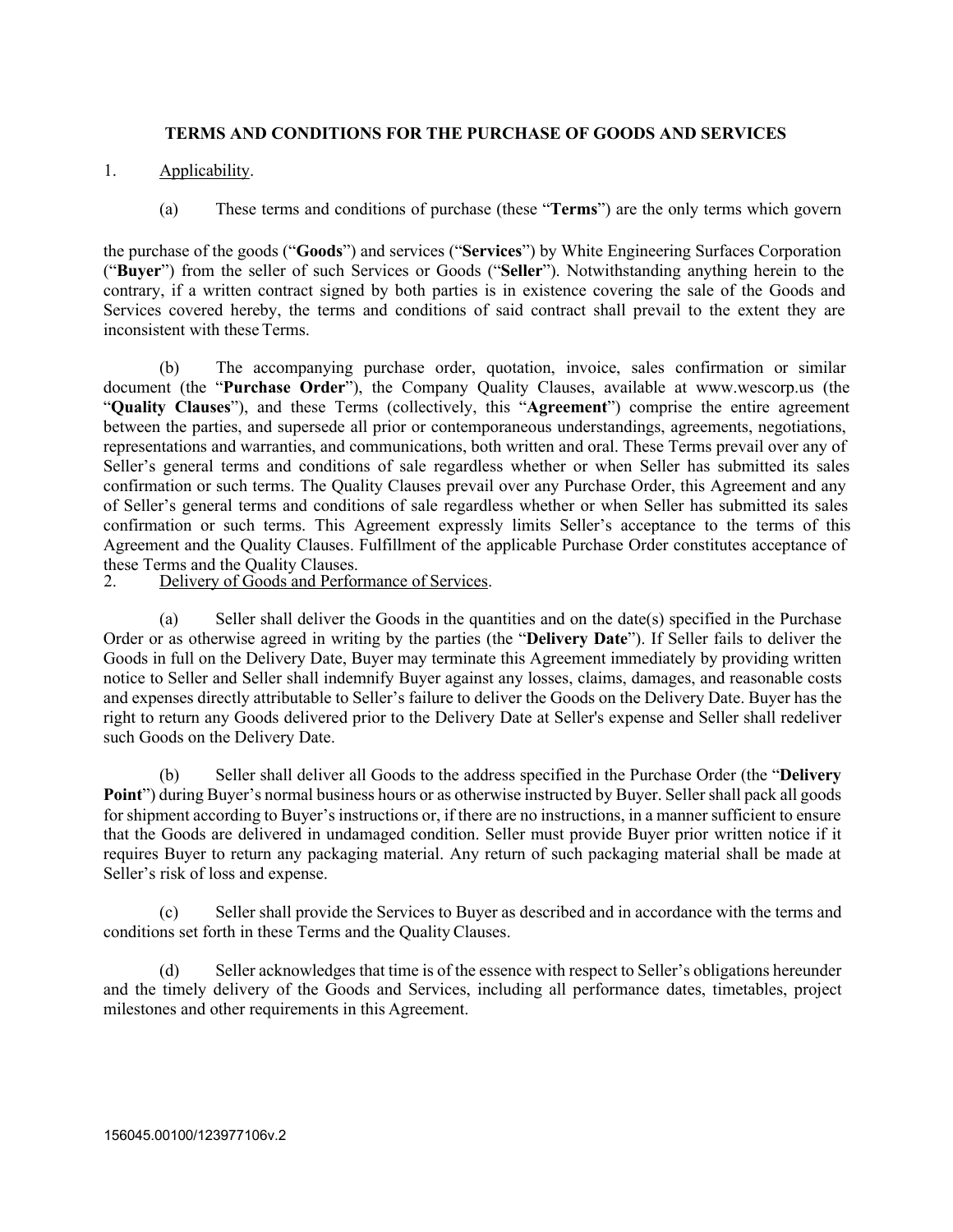3. Quantity. If Seller delivers more or less than the quantity of Goods ordered, Buyer may reject all or any excess Goods. Any such rejected Goods shall be returned to Seller at Seller's sole risk and expense. If Buyer does not reject the Goods and instead accepts the delivery of Goods at the increased or reduced quantity, the Price for the Goods shall be adjusted on a pro-rata basis.

4. Shipping Terms. Unless otherwise specified in the Purchase Order, delivery shall be made FOB Delivery Point. The Purchase Order number must appear on all shipping documents, shipping labels, bills of lading, air waybills, invoices, correspondence and any other documents pertaining to the Purchase Order.

5. Title and Risk of Loss. Title and risk of loss passes to Buyer upon delivery of the Goods at the Delivery Point.

6. Inspection and Rejection of Nonconforming Goods. Buyer has the right to inspect the Goods on or after the Delivery Date. Buyer, at its sole option, may inspect all or a sample of the Goods, and may reject all or any portion of the Goods if it determines the Goods are nonconforming or defective. If Buyer rejects any portion of the Goods, Buyer has the right, effective upon written notice to Seller, to:

(a) rescind this Agreement in its entirety; (b) accept the Goods at a reasonably reduced price; or (c) reject the Goods and require replacement of the rejected Goods. If Buyer requires replacement of the Goods, Seller shall, at its expense, promptly replace the nonconforming or defective Goods and pay for all related expenses, including, but not limited to, transportation charges for the return of the defective goods and the delivery of replacement Goods. If Seller fails to timely deliver replacement Goods, Buyer may replace them with goods from a third party and charge Seller the cost thereof and terminate this Agreement for cause pursuant to Section 18. Any inspection or other action by Buyer under this Section shall not reduce or otherwise affect Seller's obligations under the Agreement, and Buyer shall have the right to conduct further inspections after Seller has carried out its remedial actions.

7. Price. The price of the Goods and Services is the price stated in the Purchase Order (the "**Price**"). If no price is included in the Purchase Order, the Price shall be the price set out in Seller's published price list in force as of the date of the Purchase Order. Unless otherwise specified in the Purchase Order, the Price includes all packaging, transportation costs to the Delivery Point, insurance, customs duties and fees and applicable taxes. No increase in the Price is effective, whether due to increased material, labor or transportation costs or otherwise, without the prior written consent ofBuyer.

8. Payment Terms. Seller shall issue an invoice to Buyer on or any time after the completion of delivery and only in accordance with these Terms. Buyer shall pay all properly invoiced amounts due to Seller within 60 days after Buyer's receipt of such invoice, except for any amounts disputed by Buyer in good faith. Without prejudice to any other right or remedy it may have, Buyer reserves the right to set off at any time any amount owing to it by Seller against any amount payable by Buyer to Seller.

9. Seller's Obligations Regarding Services. Seller shall:

(a) before the date on which the Services are to start, obtain, and at all times during the term of this Agreement, maintain, all necessary licenses and consents and comply with all relevant laws applicable to the provision of the Services;

(b)comply with all rules, regulations and policies of Buyer, including security procedures concerning systems and data and remote access thereto, building security procedures, and general health and safety practices and procedures;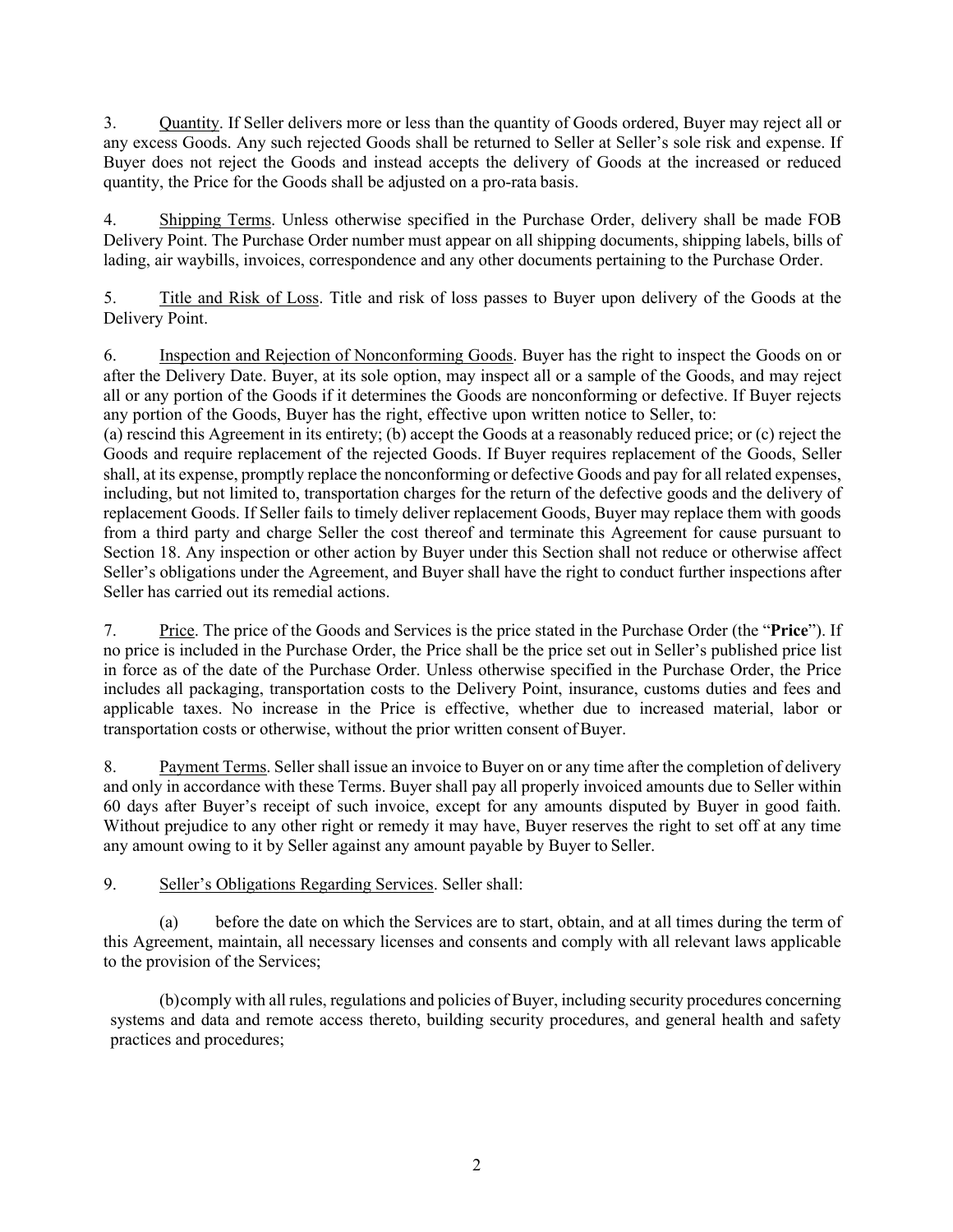(c) maintain complete and accurate records relating to the provision of the Services under this Agreement, including records of the time spent and materials used by Seller in providing the Services in such form as Buyer shall approve. During the term of this Agreement and for a period of two years thereafter, upon Buyer's written request, Seller shall allow Buyer to inspect and make copies of such records and interview Seller personnel in connection with the provision of the Services;

(d) obtain Buyer's written consent, which shall not be unreasonably withheld or delayed, prior to entering into agreements with or otherwise engaging any person or entity, including all subcontractors and affiliates of Seller, other than Seller's employees, to provide any Services to Buyer (each such approved subcontractor or other third party, a "**Permitted Subcontractor**"). Buyer's approval shall not relieve Seller of its obligations under the Agreement, and Seller shall remain fully responsible for the performance of each such Permitted Subcontractor and its employees and for their compliance with all of the terms and conditions of this Agreement as if they were Seller's own employees. Nothing contained in this Agreement shall create any contractual relationship between Buyer and any Seller subcontractor orsupplier;

(e) require each Permitted Subcontractor to be bound in writing by the confidentiality provisions of this Agreement;

(f) ensure that all persons, whether employees, agents, subcontractors, or anyone acting for or on behalf of the Seller, are properly licensed, certified or accredited as required by applicable law and are suitably skilled, experienced and qualified to perform the Services;

(g) ensure that all of its equipment used in the provision of the Services is in good working order and suitable for the purposes for which it is used, and conforms to all relevant legal standards and standards specified by the Buyer; and

(h) keep and maintain any Buyer equipment in its possession in good working order and shall not dispose of or use such equipment other than in accordance with the Buyer's written instructions or authorization.

10. Cancellation of Purchase Orders. In addition to any rights or remedies in favor of Buyer under this Agreement, which are hereby reserved, Buyer may cancel any Purchase Order or portion thereof without liability, if: (a) Seller fails upon request to give reasonable assurance of timely performance or Buyer otherwise determines that it has reasonable grounds for insecurity regarding Seller's performance; (b) conforming Goods or Services (including the quantities specified for delivery) are not delivered within the time specified or, if no time is specified, within a commercially reasonable time; (c) Seller otherwise breaches this Agreement and such breach is not corrected within thirty (30) days following written notice of breach; or (d) cancellation is otherwise required or allowed by law.

11. Change Orders. Buyer may at any time, by written instructions and/or drawings issued to Seller (each a "**Change Order**"), order changes to the Services. Seller shall within ten (10) days of receipt of a Change Order submit to Buyer a firm cost proposal for the Change Order. If Buyer accepts such cost proposal, Seller shall proceed with the changed services subject to the cost proposal and the terms and conditions of this Agreement. Seller acknowledges that a Change Order may or may not entitle Seller to an adjustment in the Seller's compensation or the performance deadlines under this Agreement.

- 12. Warranties.
	- (a) Seller warrants to Buyer that all Goods will: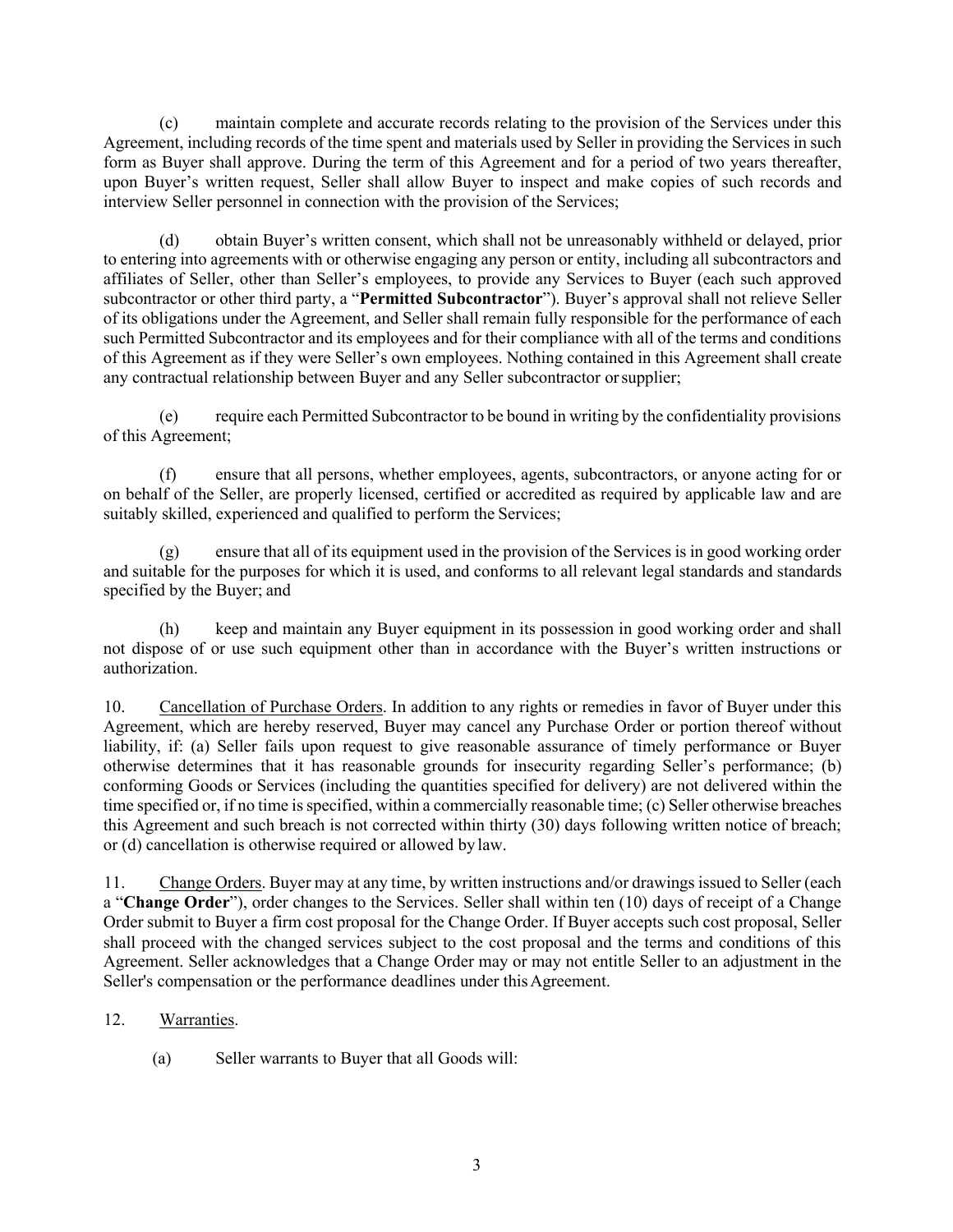- (i) be free from any defects in workmanship, material and design;
- (ii) conform to applicable specifications;
- (iii) be fit for their intended purpose and operate as intended;
- (iv) be merchantable;
- (v) be free and clear of all liens, security interests or other encumbrances; and
- (vi) not infringe or misappropriate any third party's patent or other intellectual property rights.

These warranties survive any delivery, inspection, acceptance or payment of or for the Goods by Buyer;

(b) Seller warrants to Buyer that it shall perform the Services using personnel of required skill, experience and qualifications and in a professional and workmanlike manner in accordance with generally recognized industry standards for similar services and shall devote adequate resources to meet its obligations under this Agreement; and

(c) the warranties set forth in this Section 12 are cumulative and in addition to any other warranty provided by law or equity. Any applicable statute of limitations runs from the date of Buyer's discovery of the noncompliance of the Goods or Services with the foregoing warranties. If Buyer gives Seller notice of noncompliance pursuant to this Section, Seller shall, at its own cost and expense, promptly (i) replace or repair the defective or nonconforming Goods and pay for all related expenses, including, but not limited to, transportation charges for the return of the defective or nonconforming goods to Seller and the delivery of repaired or replacement Goods to Buyer, and, if applicable, (ii) repair or re-perform the applicable Services.

13. General Indemnification. Seller shall defend, indemnify and hold harmless Buyer and its subsidiaries, affiliates, successors or assigns and its and their respective directors, officers, shareholders and employees (collectively, "**Indemnitees**") against any and all loss, injury, death, damage, liability, claim, deficiency, action, judgment, interest, award, penalty, fine, cost or expense, including reasonable attorney and professional fees and costs, and the cost of enforcing any right to indemnification hereunder and the cost of pursuing any insurance providers (collectively, "**Losses**") arising out of or occurring in connection with the Goods and Services purchased from Seller or Seller's negligence, willful misconduct or breach of the Terms or the Quality Clauses. Seller shall not enter into any settlement without Buyer's prior written consent.

14. Intellectual Property Indemnification. Seller shall, at its expense, defend, indemnify and hold harmless Buyer and any Indemnitee against any and all Losses arising out of or in connection with any claim that Buyer's or Indemnitee's use or possession of the Goods or use of the Services infringes or misappropriates the patent, copyright, trade secret or other intellectual property right of any third party. In no event shall Seller enter into any settlement without Buyer's or Indemnitee's prior written consent.

15. Limitation of Liability. Nothing in this Agreement shall exclude or limit (a) Seller's liability under Sections 13, 14 or 20 hereof, or (b) Seller's liability for fraud, personal injury or death caused by its negligence or willful misconduct.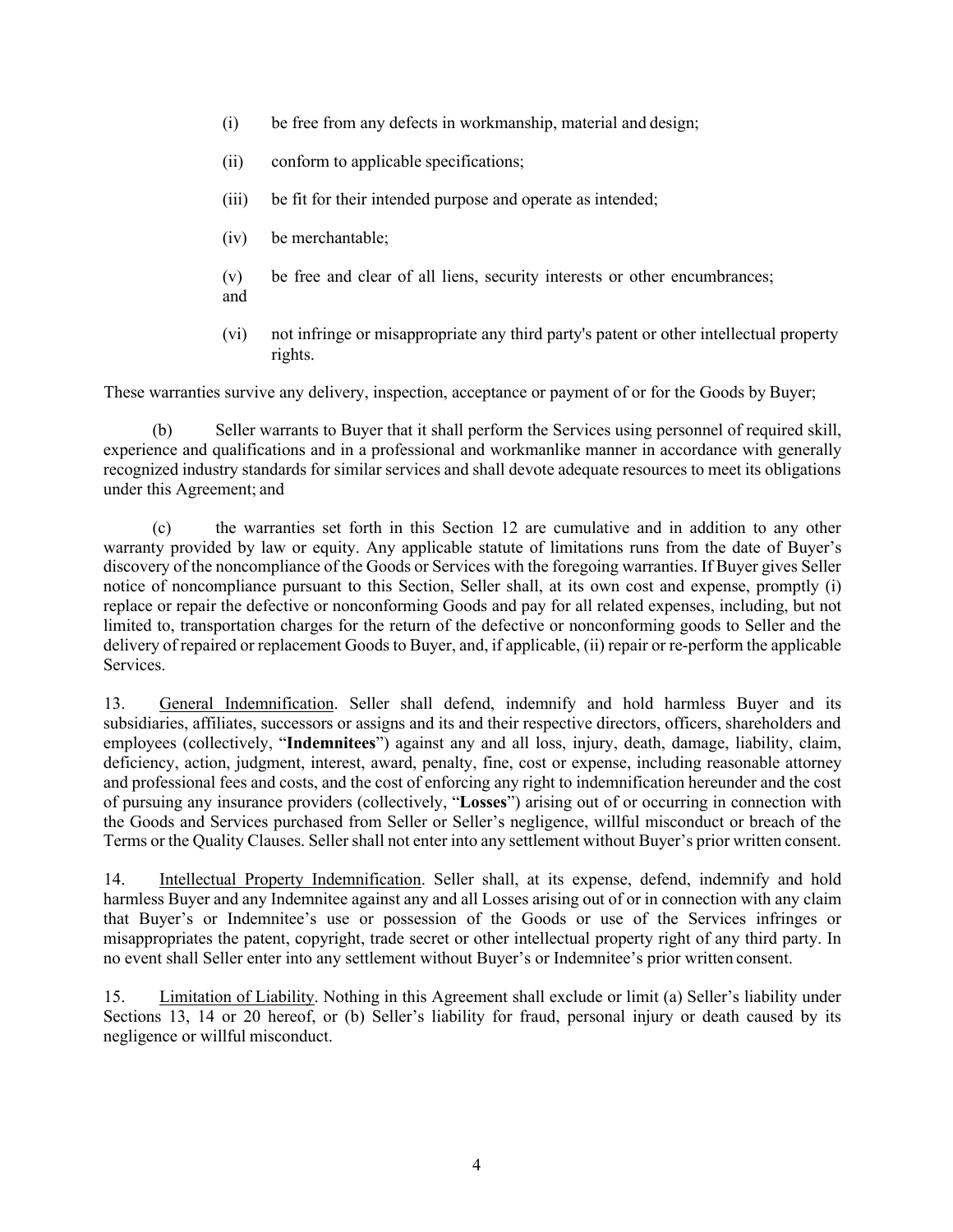16. Insurance. During the term of this Agreement, Seller shall, at its own expense, maintain and carry insurance in full force and effect of the types, in the amounts and on the terms customary within Seller's industry with financially sound and reputable insurers. Upon Buyer's request, Seller shall provide Buyer with a certificate of insurance from Seller's insurer evidencing the insurance coverage specified in these Terms. Seller shall provide Buyer with thirty (30) days' advance written notice in the event of a cancellation or material change in Seller's insurance policy. Except where prohibited by law, Seller shall require its insurer to waive all rights of subrogation against Seller's insurers and Seller.

17. Compliance with Law. Seller shall comply with all applicable laws, regulations and ordinances. Seller shall maintain in effect all the licenses, permissions, authorizations, consents and permits that it needs to carry out its obligations under this Agreement. Seller shall comply with all export and import laws of all countries involved in the sale of the Goods under this Agreement or any resale of the Goods by Seller. Seller assumes all responsibility for shipments of Goods requiring any government import clearance. Buyer may terminate this Agreement if any governmental authority imposes antidumping or countervailing duties or any other penalties on Goods.

18. Termination. In addition to any remedies that may be provided under these Terms, Buyer may terminate this Agreement with immediate effect upon written notice to the Seller, either before or after the acceptance of the Goods or the Seller's delivery of the Services, if Seller has not performed or complied with any of these Terms, in whole or in part. If Buyer terminates the Agreement for any reason, Seller's sole and exclusive remedy is payment for the Goods received and accepted and Services accepted by Buyer prior to the termination.

19. Waiver. No waiver by Buyer of any of the provisions of this Agreement is effective unless explicitly set forth in writing and signed by Buyer. No failure to exercise, or delay in exercising, any right, remedy, power or privilege arising from this Agreement operates, or may be construed, as a waiver thereof. No single or partial exercise of any right, remedy, power or privilege hereunder precludes any other or further exercise thereof or the exercise of any other right, remedy, power or privilege.

20. Confidential Information. All non-public, confidential or proprietary information of Buyer, including but not limited to, specifications, samples, patterns, designs, plans, drawings, documents, data, business operations, customer lists, pricing, discounts or rebates, disclosed by Buyer to Seller, whether disclosed orally or disclosed or accessed in written, electronic or other form or media, and whether or not marked, designated or otherwise identified as "confidential" in connection with this Agreement is confidential, solely for the purpose of performing this Agreement and may not be disclosed or copied unless authorized in advance by Buyer in writing. Upon Buyer's request, Seller shall promptly return all documents and other materials received from Buyer. Buyer shall be entitled to injunctive relief for any violation of this Section. This Section does not apply to information that is: (a) in the public domain; (b) known to Seller at the time of disclosure; or (c) rightfully obtained by Buyer on a non- confidential basis from a third party.

21. Force Majeure. No party shall be liable or responsible to the other party, nor be deemed to have defaulted under or breached this Agreement, for any failure or delay in fulfilling or performing any term of this Agreement, when and to the extent such party's (the "**Impacted Party**") failure or delay is caused by or results from the following force majeure events ("**Force Majeure Event(s)**"): (a) acts of God; (b) flood, fire, earthquake, natural disaster or explosion; (c) war, invasion, hostilities (whether war is declared or not), terrorist threats or acts, riot or other civil unrest; (d) government order, law, or action; (e) embargoes or blockades in effect on or after the date of this Agreement; (f) national or regional emergency; and (g) other similar events beyond the control of the Impacted Party. The Impacted Party shall give notice within five (5) days of the Force Majeure Event to the other party, stating the period of time the occurrence is expected to continue. The Impacted Party shall use diligent efforts to end the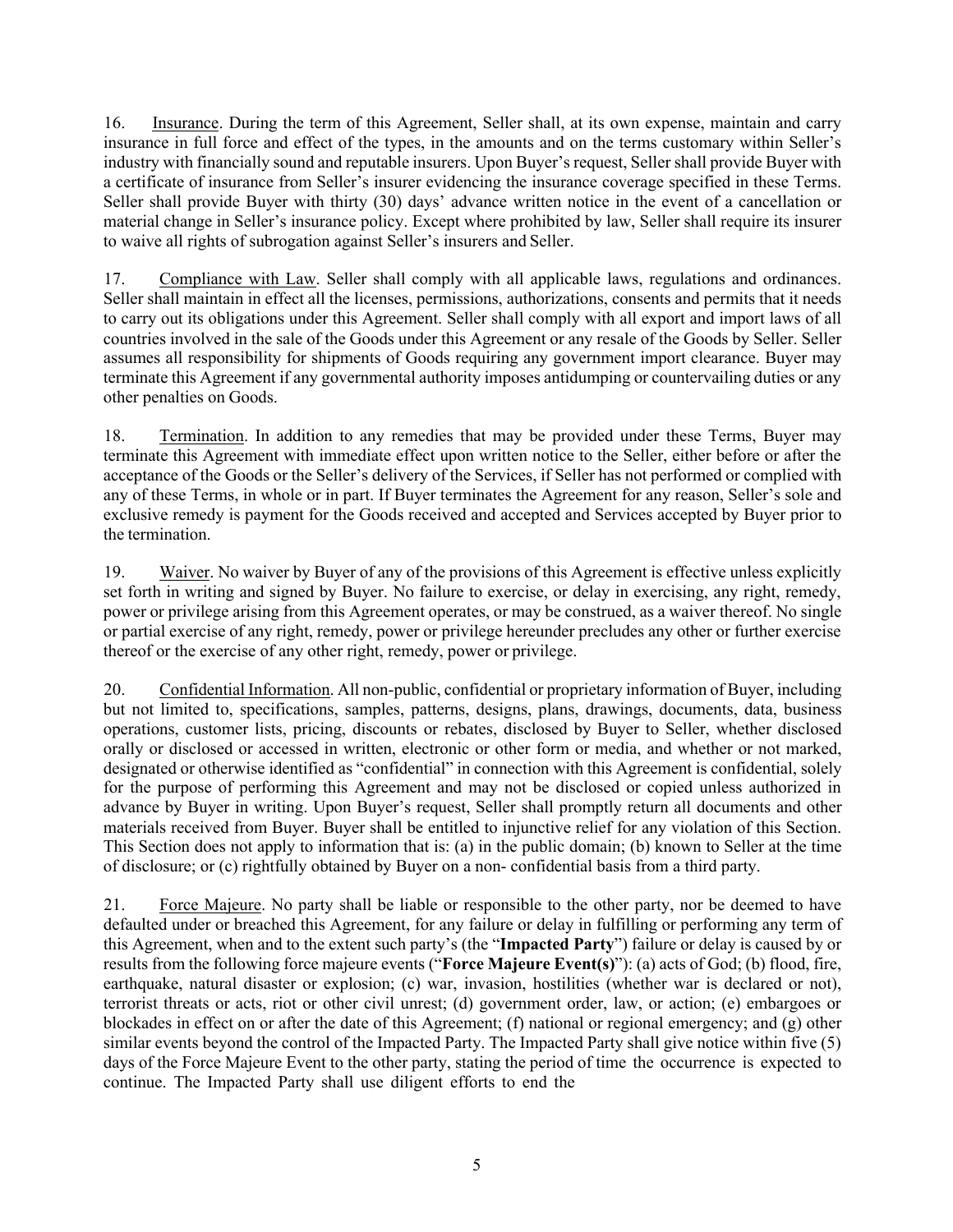failure or delay and ensure the effects of such Force Majeure Event are minimized. The Impacted Party shall resume the performance of its obligations as soon as reasonably practicable after the removal of the cause. In the event that the Impacted Party's failure or delay remains uncured for a period of thirty (30) days following written notice given by it under this Section 21, the other party may thereafter terminate this Agreement upon written notice.

22. Assignment. Seller shall not assign, transfer, delegate or subcontract any of its rights or obligations under this Agreement without the prior written consent of Buyer. Any purported assignment or delegation in violation of this Section shall be null and void. No assignment or delegation shall relieve the Seller of any of its obligations hereunder. Buyer may at any time assign or transfer any or all of its rights or obligations under this Agreement without Seller's prior written consent to any affiliate or to any person acquiring all or substantially all of Buyer's assets.

23. Relationship of the Parties. The relationship between the parties is that of independent contractors. Nothing contained in this Agreement shall be construed as creating any agency, partnership, joint venture or other form of joint enterprise, employment or fiduciary relationship between the parties, and neither party shall have authority to contract for or bind the other party in any manner whatsoever.

24. No Third-Party Beneficiaries. This Agreement is for the sole benefit of the parties hereto and their respective successors and permitted assigns and nothing herein, express or implied, is intended to or shall confer upon any other person or entity any legal or equitable right, benefit or remedy of any nature whatsoever under or by reason of this Agreement.

25. Governing Law. All matters arising out of or relating to this Agreement are governed by and construed in accordance with the internal laws of the Commonwealth of Pennsylvania without giving effect to any choice or conflict of law provision or rule (whether of the Commonwealth of Pennsylvania or any other jurisdiction) that would cause the application of the laws of any jurisdiction other than those of the Commonwealth of Pennsylvania.

26. Submission to Jurisdiction. Any legal suit, action or proceeding arising out of or relating to this Agreement shall be instituted in the federal courts of the United States of America or the courts of the Commonwealth of Pennsylvania in each case located in the City of Philadelphia and County of Philadelphia, and each party irrevocably submits to the exclusive jurisdiction of such courts in any such suit, action or proceeding.

27. Notices. All notices, requests, consents, claims, demands, waivers and other communications hereunder (each, a "**Notice**") shall be in writing and addressed to the parties at the addresses set forth on the Purchase Order or to such other address that may be designated by the receiving party in writing. All Notices shall be delivered by personal delivery, nationally recognized overnight courier (with all fees pre-paid), facsimile (with confirmation of transmission) or certified or registered mail (in each case, return receipt requested, postage prepaid). Except as otherwise provided in this Agreement, a Notice is effective only (a) upon receipt of the receiving party, and (b) if the party giving the Notice has complied with the requirements of this Section.

28. Severability. If any term or provision of this Agreement is invalid, illegal or unenforceable in any jurisdiction, such invalidity, illegality or unenforceability shall not affect any other term or provision of this Agreement or invalidate or render unenforceable such term or provision in any other jurisdiction.

29. Survival. Provisions of these Terms which by their nature should apply beyond their terms will remain in force after any termination or expiration of this Agreement.